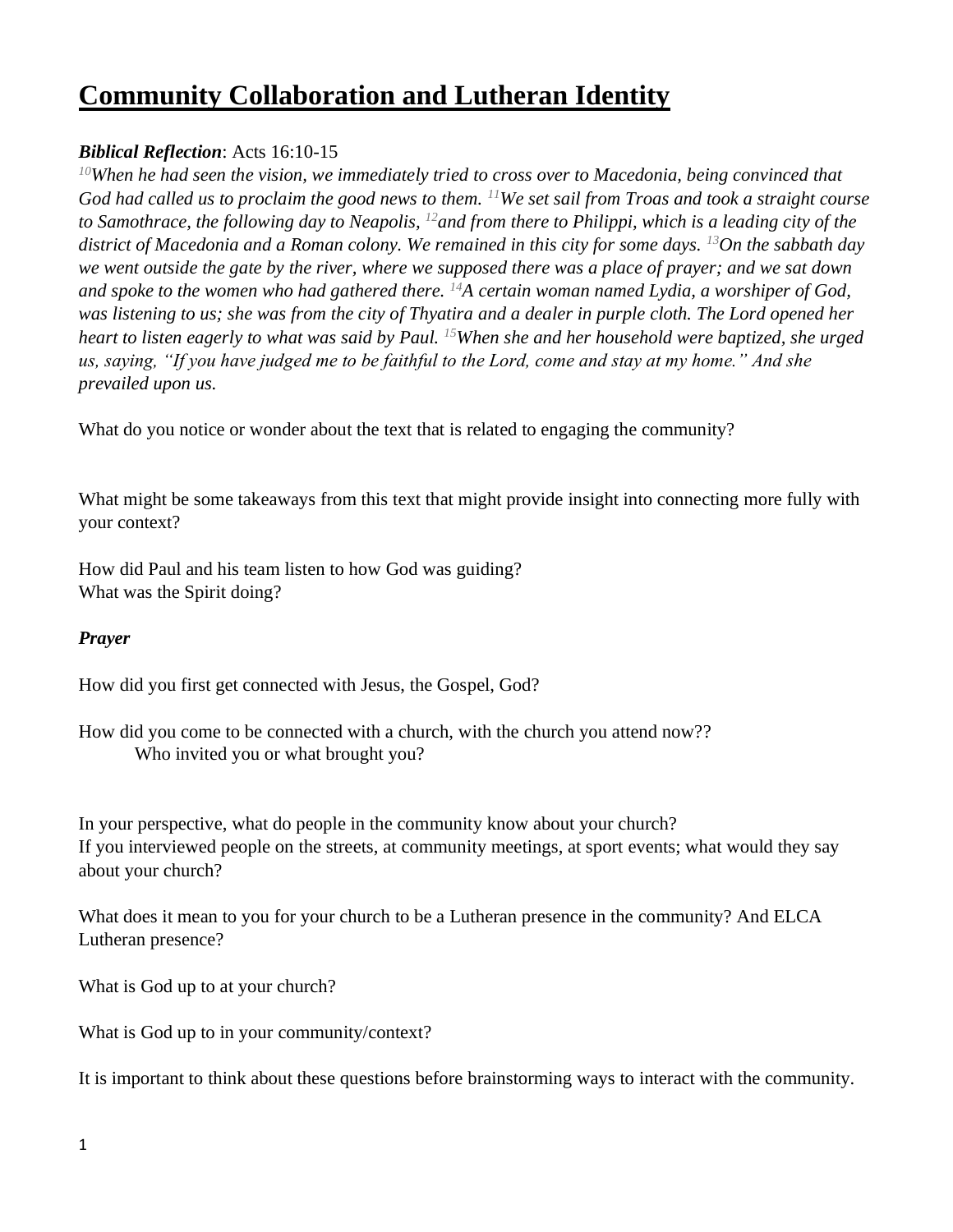NOW – what does it mean to be a Lutheran Presence?

### **Lutheran Identity**

*Adapted from: Lutheran Trump Cards – Playing Our Best Hand in the 21st Century - Daubert* 1) We believe we cannot earn, buy, inherit, or deserve God's grace, forgiveness, or presence. It is a gift. God comes to us. Romans 3:22b-24

2) Jesus shows us that, God loves us no matter what. No greater love than this. John 15:12-17

3) Grace for us and grace for others. We are not the judge. If God can save us, God can save others. It is not an exclusive club. Eph. 2:8-9

4) All baptized have a vocation in God's kingdom. Service happens in many forms, not just rostered ministers. I Cor. 12:4-11

Rostered ministers are necessary for the order of the church and administration of sacraments, but it is not exclusive. All people have a roll.

5) Life is sacramental. We know God comes to us in bread and wine, water and word. There are many other ways in life God comes to us and reveals God's self to us. Psalm 104

6) Lutheran Worship is for God and for us. In worship we give thanks to God in many ways and God comes to be with us, empowers us with the sacrament. Jesus really comes to be with us. And sends us out. Matt 18:15-20

7) The point is not to be perfect, but faithful. We are not preoccupied with trying to be perfect, or at least better than you. We, the imperfect, seek to be faithful. Sin Boldly.

8) All our life and work is a response to God for the life/death/resurrection of Jesus that saves us. We cannot save ourselves.

9) We are evangelical. Which in the true historical sense of the word means we are people of the Word. The word of God is primary in our lives, and the words and deeds of Jesus are of highest priority.

10) We have an ecumenical spirit and heart. We do not believe we are the only faithful church. Jesus says in John 17 that when we work together we show that God sent him into the world.